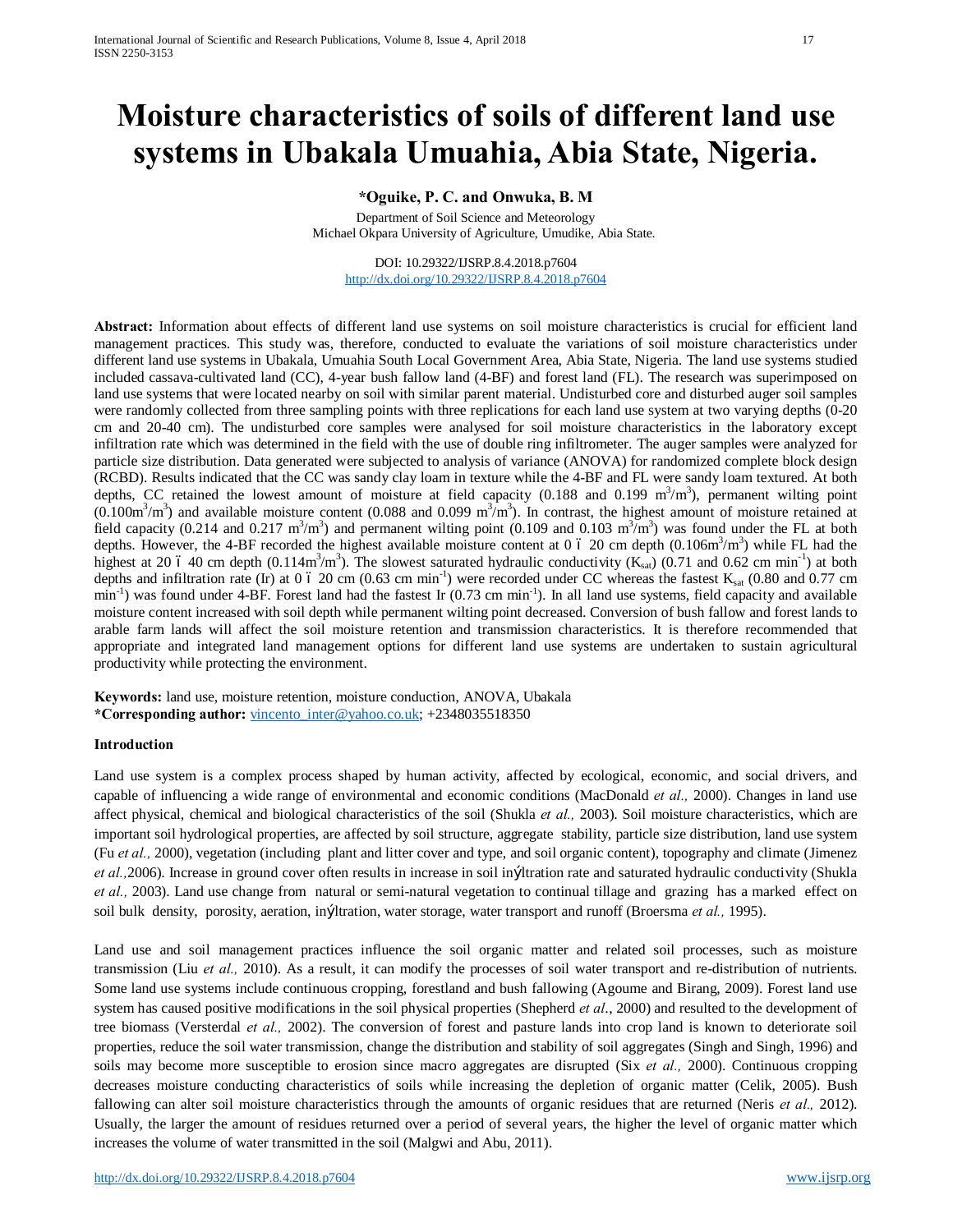Changes in soil properties attributed to changes in land use systems are difficult to estimate due to the time scale of the changes (Garcia-Estringana *et al*., 2012). It is also difficult to distinguish land use induced changes from changes caused by other effects such as changes in climate (Hu *et al.,* 2009). However, the effect of climate manifests on a much longer time scale compared to that of land use change (Novak *et al.,* 2009). Soil moisture characteristics are influenced by the type of the cultivated plants, the seasonal impact, and land use systems such as altered agricultural systems (Zhou *et al.,* 2008).

The evolution of different soil hydrological properties in natural ecosystems, such as forests, can be a relatively slow process. However, in agricultural land use systems, mechanical disturbances, like tillage systems, can rapidly change the soil moisture characteristics (Lipiec *et al.,* 2006). Water and nutrients are essential for plant growth and soil h e alth. Therefore, it is important to know the effects of various land use systems on soil moisture characteristics and nutrient transport within the soil matrix. The objective of this study was to determine the effects of land use systems on soil moisture characteristics. **Materials and method**

## **Study area.**

The study was carried out in Ubakala in Umuahia South Local Government Area of Abia State, South eastern Nigeria. The area is located within latitude  $5^030^1$ N and longitude  $7^028^1$ E (NRCRI, 2007). It is highly populated, with an average population density of 2600 inhabitants per square kilometre (Ukandu *et al.,* 2011). The location has a mean annual rainfall of 2201.92m (NRCRI, 2007). The rainfall is bimodal, starting in April and ending in October with peaks in June and September.

Within the location, cassava-cultivated land, forest land and 4-year bush fallow land were investigated. These sites are within Ubakala metropolis. The forest land had existed for over 60 years with tress such as Milica excels (iroko), Swieteria mahgani and Gamelina arborea (gmelina) while the 4-year bush fallow land had trees such as Dialium guineese, Chromolaena odorata (siam weed), Anthronotha macrophylla and Parinari congensis. The cassava-cultivated land had been under continuous cultivation of cassava crop.

### **Soil Sampling**

Under each land use system, 3 sampling points were located randomly. Around each of the 3 sampling points within a land use, soil samples were collected at 2 depths  $(0 6 20$  and  $20 6 40$  cm) using soil auger. This constituted a total of 6 samples for each land use and a grand total of 18 bulk samples for the 3 land use systems. Two core samples were collected, one at 0 6 20 cm and the other at 20 6 40cm from each of the 3 sampling points making a total of 6 core samples in each land use system. Also, a total of 18 core samples were collected for analysis.

## **Sample Preparation**

The soil samples collected with the soil anger were air-dried and sieved through 2mm sieve size for particle size analysis. The base of each core sample was covered with a cheese cloth and saturated in water for determination of soil physical properties.

## **Laboratory Analysis**

**Particle size distribution analysis** was by the Bouyoucos hydrometer method as outlined by Kettler *et al.,* (2001).

**Field capacity and permanent wilting point** were determined using the estimation method described by Mbagwu (1991).

**Available water content (AWC)** was deduced from field capacity (FC) and permanent wilting point (PWP) thus:

AWC = FC – PWP ------------------------------------ (1)

**Saturated hydraulic conductivity (K<sub>sat</sub>)** was determined by the constant head method (Stolte, 1997).

**Infiltration rate (Ir)** was determined at the sites using double ring infiltrometer as described by Ayu (2013),

#### **Statistical Analysis**

Analysis of variance (ANOVA) for randomized complete block design (RCBD) was used to compare the influence of land use system and depth on soil physical properties. Significantly different means were separated using least significant difference at 5% level of probability  $(P\ddot{\text{O}}0.05)$ .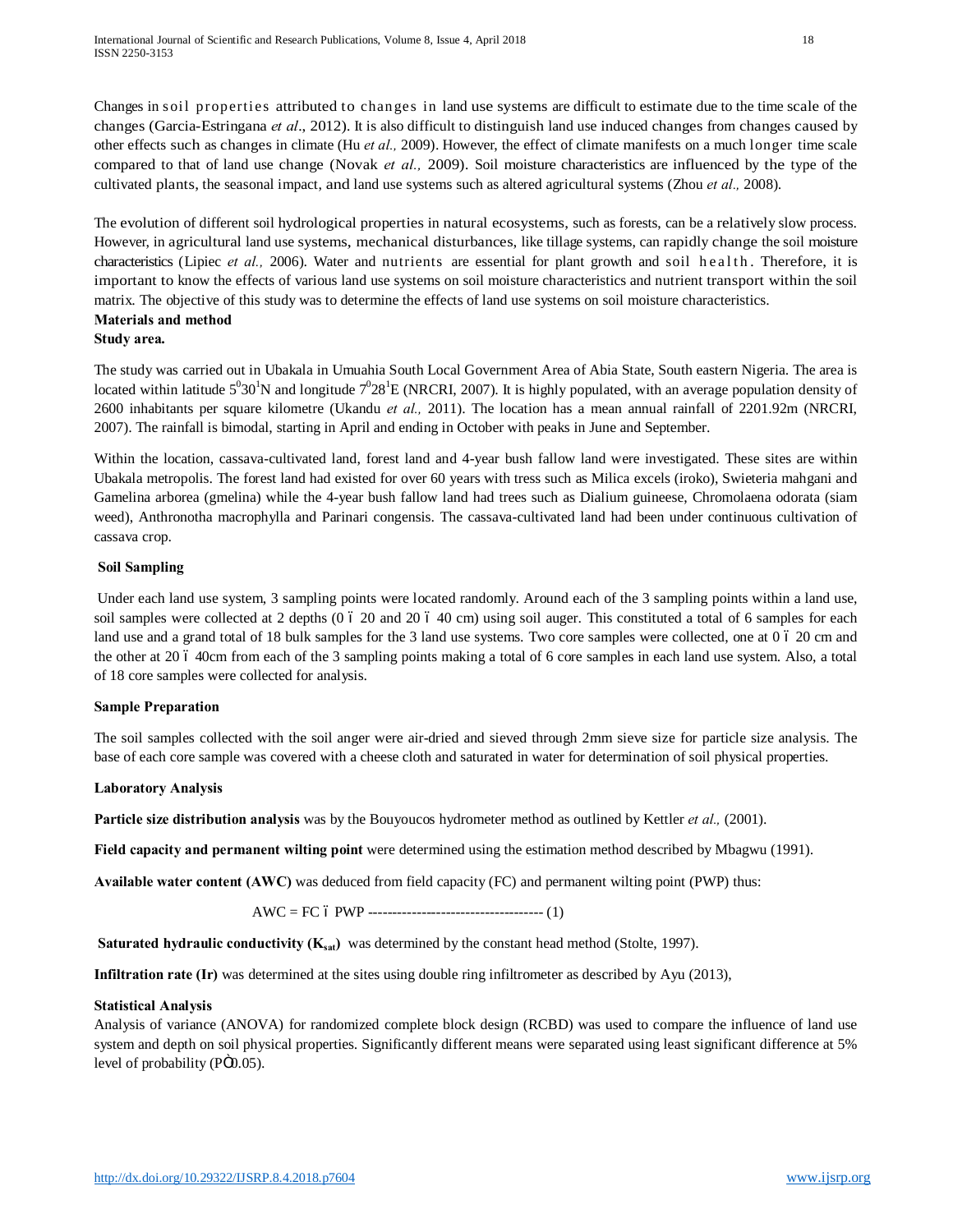#### **Results and Discussion**

**Particle size distribution:** The particle size distribution of the soils studied is shown in Table 1. At both depths of 0 6 20 and 20 – 40 cm, the texture of soil under cassava-cultivated land (CC) was sandy clay loam while 4- year bush fallow and forest lands were sandy loam at both depths.

At the depths of 0 6 20 and 20 6 40 cm, respectively, the highest sand contents of 724.0 and 708.0 g/kg were observed under the 4-year bush fallow land (4-BF). Cassava-cultivated land (CC) recorded the lowest at both depths (705.0 and 685.2 g/kg). With regard to silt contents, the 4-year bush fallow land (4-BF) recorded the highest at the two depths (119.0 and 112.0 g/kg). The lowest silt and highest clay contents were observed under cassava-cultivated land at both depths. The values ranged from 61.0 to 67.8 g/kg for silt and 234.0 to 247.0 g/kg for clay. The lowest clay contents at both depths were observed in the 4-year bush fallow land  $(64.0 \text{ and } 83.0 \text{ g/kg})$ .

Generally, the sand and silt contents decreased with depth while the clay contents increased. However, the silt content under cassava-cultivated land increased with depth. As shown in Table 1, and with regards to depth, sand and clay particles were significantly (PÖ0.05) different, whereas silt was statistically similar. With regards to the land use systems and depths, the sand, silt and clay particles of cassava-cultivated land (CC) were significantly (PÖ0.05) different from 4-BF and FL. The land use systems differed significantly in their particle size distribution. However, sand fraction of the 4-BF was statistically similar to that of FL at both depths.

| Table 1: Particle size distribution of soils studied |
|------------------------------------------------------|
|------------------------------------------------------|

| Land use            |       |              | Soil Properties |                 |
|---------------------|-------|--------------|-----------------|-----------------|
|                     | Sand  | Silt         | Clay            | Texture         |
|                     |       | (g/kg)       |                 |                 |
|                     |       | $0-20$ cm    |                 |                 |
| CC                  | 705.0 | 61.0         | 234.0           | sandy clay loam |
| $4-BF$              | 724.0 | 119.0        | 157.0           | sandy loam      |
| FL                  | 713.3 | 106.7        | 180.0           | sandy loam      |
| Mean                | 714.1 | 95.6         | 190.3           |                 |
|                     |       | $20 - 40$ cm |                 |                 |
| CC                  | 685.2 | 67.8         | 247.0           | sandy clay loam |
| $4-BF$              | 708.0 | 112.0        | 180.0           | sandy loam      |
| FL.                 | 703.2 | 101.3        | 195.5           | sandy loam      |
| Mean                | 698.8 | 93.7         | 207.5           |                 |
| LSD <sub>0.05</sub> |       |              |                 |                 |
| Land use            | 10.0  | 19.3         | 11.0            |                 |
| Depth               | 2.1   | 17.9         | 10.2            |                 |
| $L \times D$        | 10.4  | 15.9         | 8.1             |                 |

 $\overline{CC}$  = cassava cultivated land,  $4-BF = 4$ -year bush fallow land,  $FL =$  forest land

 $L \times D$  = Interaction of land use  $\times$  depth.

The high sand contents of the soils could be attributed to their being derived from unconsolidated sand deposits formed over coastal plain sand (Asawalam *et al*., 2009; Chukwu, 2013). The removal of vegetative cover and top soil as a result of intensive cultivation exposed the soil thereby contributing to the high sand and clay contents giving rise to its sandy clay loam texture (Jaiyeoba, 2003). The sandy loam texture observed in the 4-year bush fallow and forest lands corroborated the report of Ufot *et al*. (2016), who reported sandy loam texture for bush fallow and forest lands in Akokwa, Imo State. The higher clay contents observed at the subsoil under cassava-cultivated land could be attributed to increased cultivation (Oguike and Onwuka, 2017). This may be as a result of either increase of clay translocation from the surface to subsurface horizons or removal of clay from the surface by runoff (Jaiyeoba, 2003). On the contrary, Shepherd *et al.* (2000) observed that changes due to land use do not show easily for particle size. The increase in clay with soil depth may be due to dissolution and leaching of clay materials as a result of intense torrential rainfall (Oguike and Onwuka, 2017), argillation of clay, lessivage and sorting of soil materials (Ojanuga, 2003).

#### **Moisture retention characteristics.**

Soil moisture characteristics such as field capacity (FC), permanent wilting point (PWP) and available water content (AWC) of soil studied are shown in Table 2. Among the parameters measured at the two depths (0 6 20 and 20 6 40cm), forest land (FL) contained the most moisture at field capacity with values  $0.214$  and  $0.217$  m<sup>3</sup>/m<sup>3</sup>. The cassava-cultivated land (CC) was observed to contain the lowest (0.188 and 0.199  $m^3/m^3$ ) at both depths. With regard to permanent wilting point (PWP), forest land (FL) contained the most at both depths with values of 0.109 and 0.103  $m^3/m^3$ , while cassava-cultivated land contained the lowest  $(0.100 \text{ m}^3/\text{m}^3)$  at both depths. 4-year bush fallow land (4-BF) had the highest available water content  $(0.106 \text{ m}^3/\text{m}^3)$  at 0 6 20 cm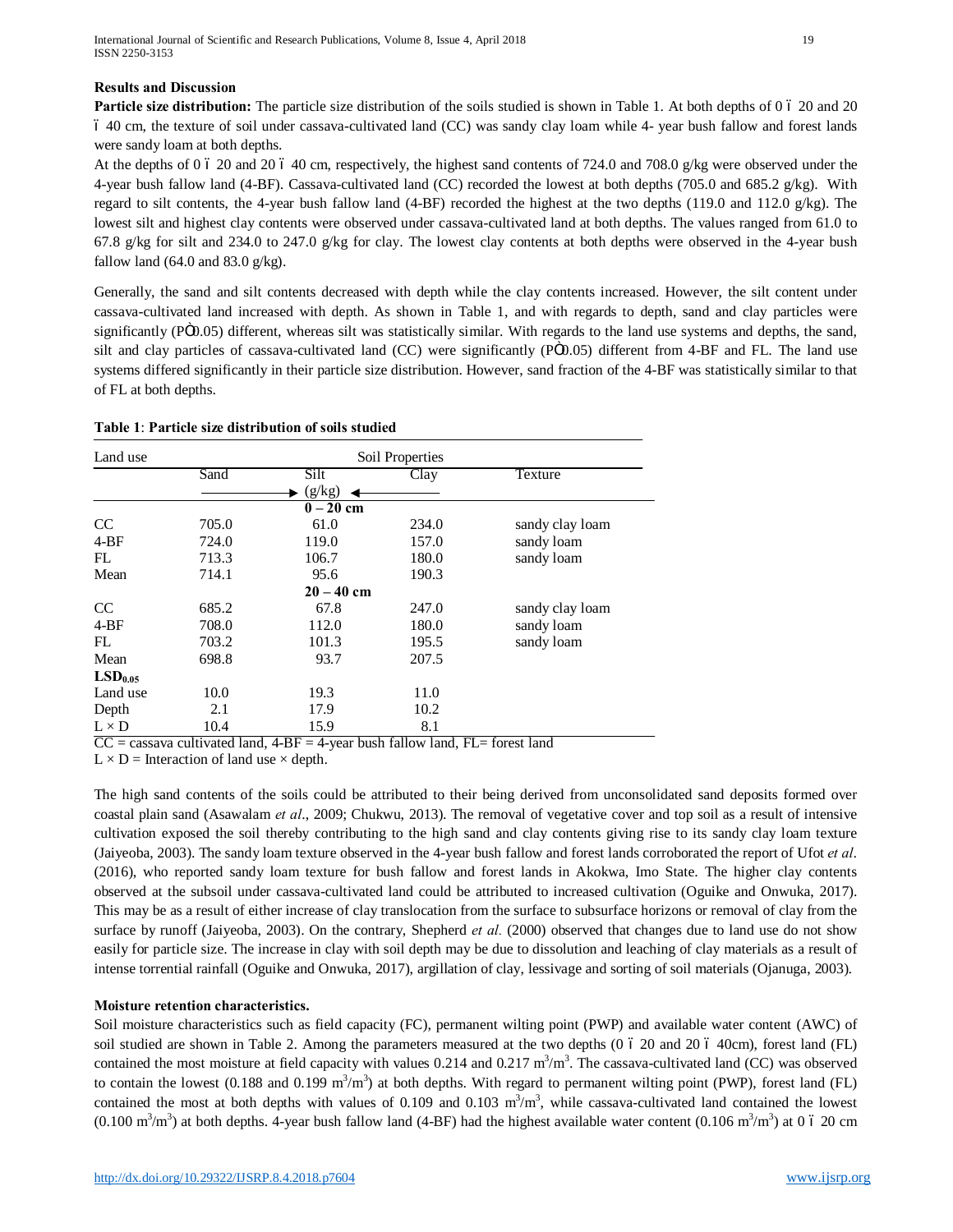| Land use            | Soil Properties |                           |                         |  |
|---------------------|-----------------|---------------------------|-------------------------|--|
|                     | $\overline{FC}$ | PWP                       | $\overline{\text{AWC}}$ |  |
|                     |                 | $\mathbf{m}^3/\text{m}^3$ |                         |  |
|                     |                 | $\overline{0-2}0$ cm      |                         |  |
| <sub>CC</sub>       | 0.188           | 0.100                     | 0.088                   |  |
| $4-BF$              | 0.211           | 0.105                     | 0.106                   |  |
| FL                  | 0.214           | 0.109                     | 0.105                   |  |
| Mean                | 0.204           | 0.105                     | 0.100                   |  |
|                     |                 | $20 - 40$ cm              |                         |  |
| <sub>CC</sub>       | 0.199           | 0.100                     | 0.099                   |  |
| $4-BF$              | 0.214           | 0.101                     | 0.113                   |  |
| FL                  | 0.217           | 0.103                     | 0.114                   |  |
| Mean                | 0.210           | 0.101                     | 0.108                   |  |
| LSD <sub>0.05</sub> |                 |                           |                         |  |
| Land use            | 0.012           | 0.028                     | 0.046                   |  |
| Depth               | 0.069           | 0.024                     | 0.040                   |  |
| $L \times D$        | 0.010           | 0.031                     | 0.037                   |  |

|  |  | Table 2: Moisture retention characteristics of soils studied |  |  |  |  |
|--|--|--------------------------------------------------------------|--|--|--|--|
|--|--|--------------------------------------------------------------|--|--|--|--|

= cassava-cultivated land, 4-BF= 4-year bush fallow land,

FL= forest land,  $L \times D$  = Interaction of land use  $\times$  depth.

Generally field capacity and available water content increased with depth, while permanent wilting point decreased with depth. As shown in Table 2 and with regards to land use systems, at both depths, the field capacity of CC was significantly (P $\ddot{o}0.05$ ) lower than 4-BF and FL. Also at both depths, the field capacity of 4-BF was significantly (PÖ0.05) similar to FL. Forest land was significantly (PÖ0.05) higher in permanent wilting point than the other land use systems, while CC was significantly (PÖ0.05) lower. Cassava-cultivated land had significantly (PÖ0.05) lower available water contents than 4-BF and FL at both depths

The high field capacities recorded under4-year bush fallow land and forest land may be attributed to the high organic matter which provided large surface area required for the absorption and retention of water molecules (Materechera and Mkhabela, 2001). The high water retention capacity of soils under 4-year bush fallow and forest lands was similar to the findings of Ayoubi *et al*. (2011). The low available water content of soils under cassava-cultivated land may be attributed to their low structural stability. Yihenew and Ayanna (2013) who made similar observation reported that land under continuous cultivation deteriorated soil structural aggregates, reducing their available water contents.

# **Moisture transmission characteristics.**

The moisture transmission characteristics of the soils studied are shown in Table 3. At the depths of 0  $\acute{o}$  20 and 20  $\acute{o}$  40cm, 4-BF had the fastest  $K_{sat}$  of 0.77 and 0.80 cm min<sup>-1</sup>, respectively, while CC had the slowest of 0.62 and 0.71 cm min<sup>-1</sup>, respectively. The  $K_{\text{sat}}$  under CC was significantly (PÖ0.05) slower than 4-BF and FL at both depths whereas 4-BF and FL were statistically similar. For the infiltration rates (measured only at 0 6 20cm), FL was the fastest among the three land use systems. The difference in infiltration between FL and 4-BF was not significant but they significantly (PÖ0.05) differed from CC.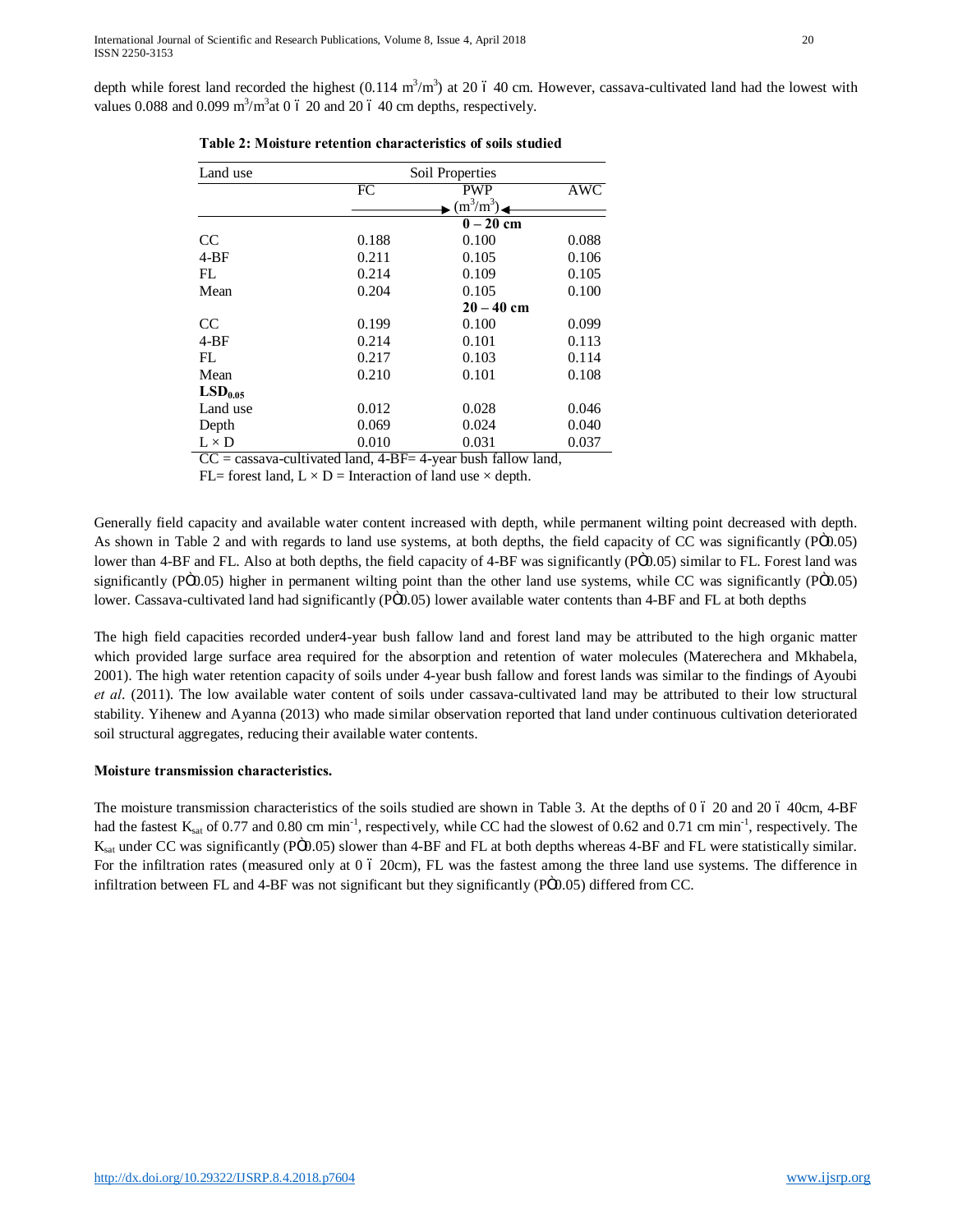| Land use            | Soil Properties                                       |                                                               |  |
|---------------------|-------------------------------------------------------|---------------------------------------------------------------|--|
|                     | $K_{\text{sat}}$                                      | Ir                                                            |  |
|                     | $\rightarrow$ (cm min <sup>-1</sup> )<br>$\leftarrow$ |                                                               |  |
|                     | $0 - 20$ cm                                           |                                                               |  |
| <sub>CC</sub>       | 0.71                                                  | 0.63                                                          |  |
| $4-BF$              | 0.80                                                  | 0.70                                                          |  |
| FL.                 | 0.78                                                  | 0.73                                                          |  |
| Mean                | 0.76                                                  | 0.69                                                          |  |
|                     | $20 - 40$ cm                                          |                                                               |  |
| <sub>CC</sub>       | 0.62                                                  |                                                               |  |
| $4-BF$              | 0.77                                                  |                                                               |  |
| FL.                 | 0.74                                                  |                                                               |  |
| Mean                | 0.71                                                  |                                                               |  |
| LSD <sub>0.05</sub> |                                                       |                                                               |  |
| Land use            | 0.06                                                  | 0.03                                                          |  |
| Depth               | 0.02                                                  |                                                               |  |
| $L \times D$        | 0.42                                                  |                                                               |  |
|                     |                                                       | $CC =$ cassava-cultivated land, 4-BF= 4-vear bush fallow land |  |

FL= forest land  $L \times D$  = Interaction of land use  $\times$  depth

The slow saturated hydraulic conductivity and infiltration rate observed under CC may be attributed to structural instability and possible compaction due to mechanical disruption of the pore arrangements resulting from frequent tillage (Celik, 2005). The fast saturated hydraulic conductivity and infiltration rate observed under 4-BF and FL may be as a result of high organic matter content expected in soils under such land use systems. This concurred with the findings of Malgwi and Abu (2011) who reported that the high level of organic matter in forest and bush fallow lands led to low bulk density, high total volume and favoured transmission of water under saturated conditions.

#### **Conclusion and Recommendation**

The objective of this study was to compare the impact of land use systems on soil moisture characteristics. From the study, it may be concluded that soil moisture characteristics significantly vary among land use systems. It may also be apparent that change in land use systems from natural forest and bush fallow lands to continuous arable cropping will have a significant effect on soil moisture characteristics. It is recommended that various integrated land management such as replenishing either by using crop residues as mulching or applying such inputs as organic wastes/materials to enhance the organic matter status of cassava cultivated land should be practiced to overcome land degradation and achieve sustainable agricultural production in cultivated lands of the study area.

#### **References**

- Agoume, V. and Birang, A. M. (2009). Impact of land use system on some physical and chemical properties of an oxisol in the humid forest zone of southern Cameroun. *Tropicultura*. 22(1): 15 ó 20.
- Asawalam, D. O., Chikezie, A. I., Eswaran, D. O. and Ano, A. O. (2009). Characterization of two benchmark soils of contrasting parent materials in Abia State, Southeastern. Nigeria. *Global Journal of Pure and Applied Sciences*. 16 (1): 23 ó 29.
- Ayoubi, S., Khormali, F., Sahrawat, K. L., and Rodrigues de Lima, A. C. (2011). Assessing Impacts of Land Use Change on Soil Quality Indicators in a Loessial Soil in Golestan Province, Iran. *Journal of Agricultural Science and Technology. 13*, 727-742.
- Ayu, I. W. (2013). Assessment of infiltration rate under different dry land types in Illerlive Sub district, Sumbuwa Bester. *Indonasia Journal of Natural Science Research*. 3 (10):71-76
- Broersma, K., Robertson, J. A. and Chanasyk, D. S. (1995). Effects of different cropping systems on soil water properties of a Boralf soil. *Communications in Soil Science and Plant Analysis.* 26: 179561811.
- Celik, I. (2005). Land use effect on organic matter and physical properties of soil in a southern Mediterranean highland of turkey. Soil and Tillage Research. 83: 270 6 277.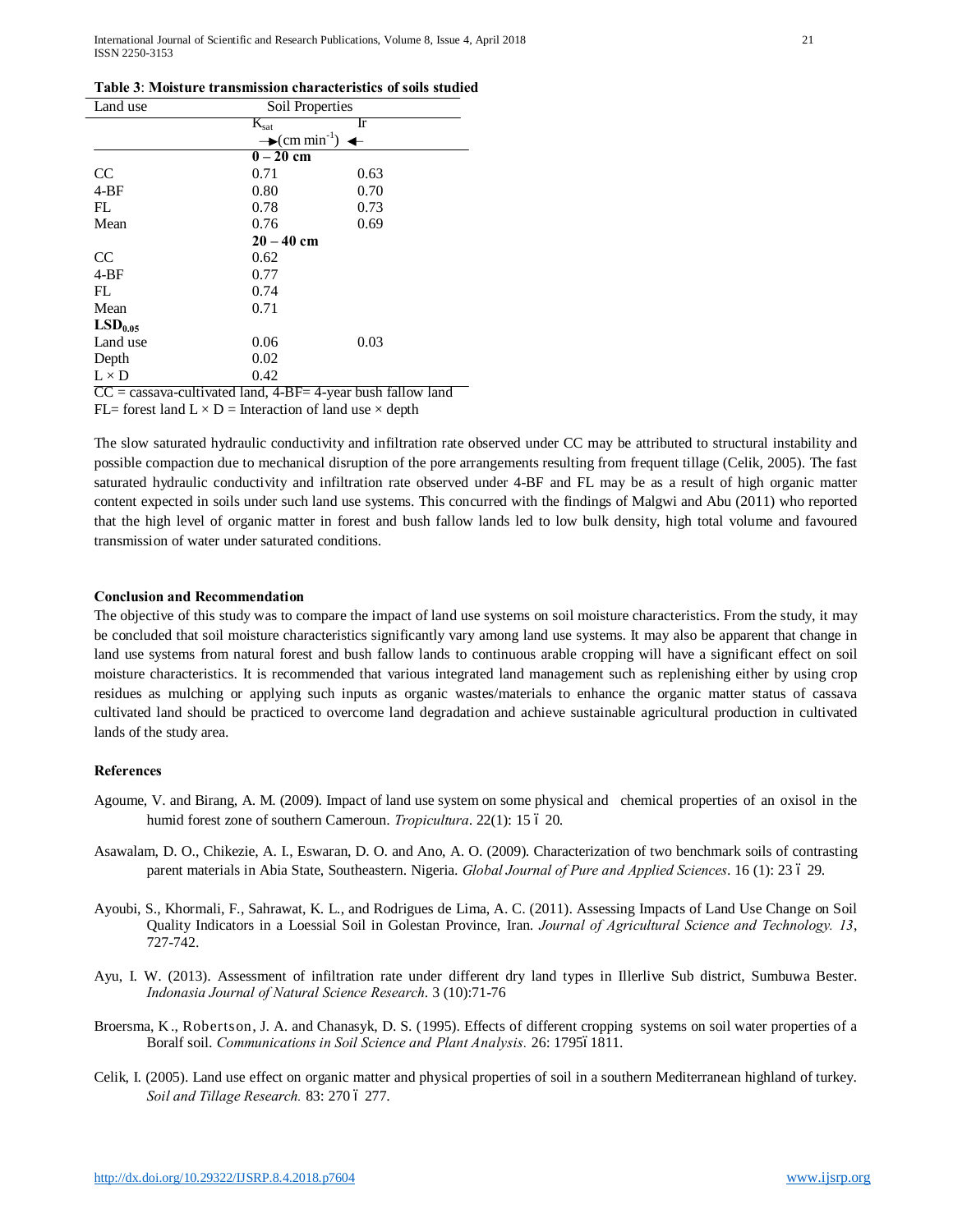- Chukwu, G. O. (2012). Soil survey and classification of Ikwuano, Abia state, Nigeria. *Journal of Environmental Science and Water Resources.* 2 (5): 150 ó 156.
- Fu, B.J., Chen, L.D., Ma, K.M., Zhou, H.F. and Wang, J. ( 2000).The relationships between land use and soil conditions in the hilly area of the Loess Plateau in northern Shaanxi, China. *Catena*. 36, 69678.
- Garcia-Estringana, P., Latron, J., Llorens, P. and Gallart, F. (2012). Spatial and temporal dynamics of soil moisture in a Mediterranean mountain area (Vallcebre, NE Spain), *Ecohydrology*. 6: 7416753.
- Hu, W., Shao, M., Wang, Q., Fan, J. and Horton, R. (2009). Temporal changes of soil hydraulic properties under different land uses, *Geoderma*. 149: 3556366.
- Jaiyeoba, I. A. (2003). Changes in soil properties due to continuous cultivation in Nigeria semi-arid savannah. *Soil and Tillage Research.* 70: 91 ó 98.
- Jimenez, C. C., Tejedor, M., Morillas, G. and Neris, J. (2006). Infiltration rates in andisols: Effects of changes in vegetation cover (Tenerife, Spain). *Journal of Soil and Water Conservation*. 61: 1536158.
- Kettler, T. A., Airan, J. W., and Gilbert, T. L. (2001). Simplified method for soil particle size determination to accompany soil quality analysis .Publications from USDA-ARS/UNL faculty. Paper 305.
- Lipiec, J., Kus, J., Slowinska-Jurkiewicz, A. and Nosalewicz, A. (2006). Soil porosity and water infiltration as influenced by tillage methods. *Soil and Till. Res.* 89: 2106220.
- Liu, X. L., He, Y. Q., Zhang, H. L., Schroder, J. K., Li, C. L., Zhou, J. and Zhang, Z. Y. (2010). Impact of land use and soil fertility on distributions of soil aggregate fractions and some nutrients. *Pedosphere* 20(5): 666 6 673.
- MacDonald, D., Crabtree, J. R., Wiesinger, G., Dax, T., Stamou, N. and Fleury, P.(2000). Agricultural abandonment in mountain areas of Europe: Environmental consequences and policy response. *J. Environ. Manage*. 59:47669.
- Malgwi, W. B. and Abu, S. T. (2011). Variations in some physical properties of soils formed on a hilly terrain under different land use types in Nigerian Savannah. *Int. Journal of Sciences*. D01: 10.3923/ USS. 6 (3): 150 6 163.
- Materechera, S. A. and Mkhabela, T. S. (2001). Influence of land use on properties of a ferralitic soil under low external input farming in Southern Switzerland. *Soil and Tillage. Res.* 62: 15 ó 25.
- Mbagwu, J.S.C. (1991). Mulching an ultisol in South Eastern Nigeria: Effects on physical properties and maize and cowpea yields. *J. Sci. Food Agric.* 57:517 6 526
- Neris, J., Jimenez, C., Fuentes, J., Morillas, G., and Tejedor, M. (2012) Vegetation and land use effect in soil properties and water infiltration of andisols in Tenerife (Canary Island, Spain). *Catena.* 98: 55 -62.
- Novak, V., Lichner, L., Zhang, B. and Knava, K. (2009). The impact of heating on the hydraulic properties of soils sampled under different plant cover. *Biologia*. 64:4836486.
- NRCRI. National Root Crops Research Institute, Umudike. (2007). Meteorological Station.
- Oguike, P. C. and Onwuka, B. M. (2017). Variations in Texture, Water Retention and Transmission, Organic Matter and pH of Soils under Selected Land Use Systems at Ubakala Umuahia, South-Eastern Nigeria. *Journal of Scientific and Engineering Research.* 4(7):147-155.
- Ojanuga, A. G. (2003). Soil Survey. Classification and land use. *Proceedings of the 28th Annual Conference of the Soil science Society of Nigeria, NRCRI, Umudike Nigeria. Pp 285 – 297.*
- Shepherd, T. G., Newman, R. H., Ross, C. W. and Dando, J. L. (2000). Tillage induced changes in soil structure and soil organic matter fractions. *Aust. J. Soil Res.* 39: 465 ó 489.
- Shukla, M. K., Lal, R., Owens, L. B. and Unkefer, P. (2003). Land use and management impacts on structure and in£Itration characteristics of soils in the North Appalachian region of Ohio. *Soil Science*. 168, 1676177.